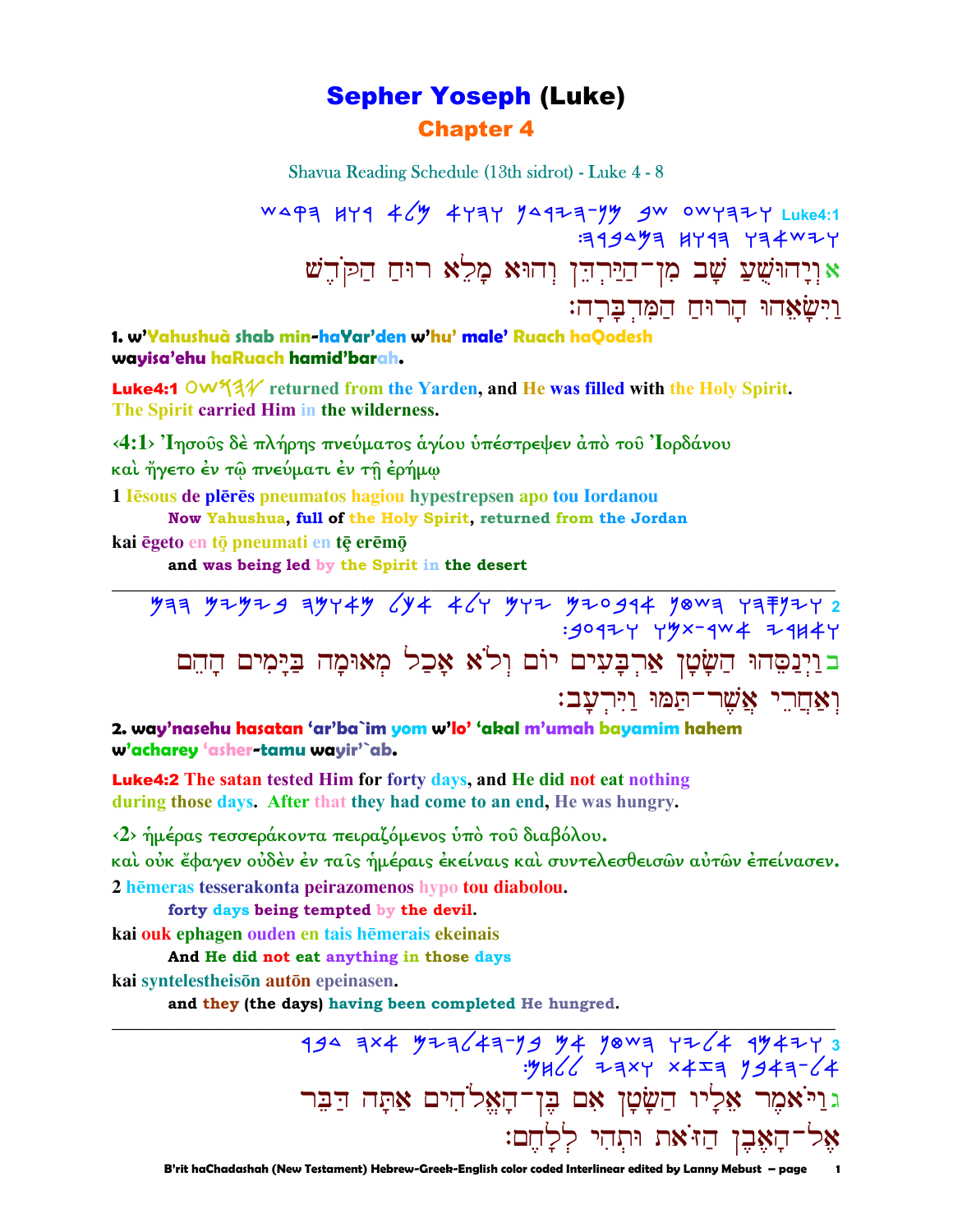3. wavo'mer 'elavu hasatan 'im ben-ha'Elohim 'atah daber 'el-ha'eben hazo'th uth'hi l'Iachem.

**Luke4:3** And the satan said to Him, "If You are the Son of the Elohim, speak to this stone, and it shall become bread."

 $\langle 3 \rangle$  Είπεν δέ αύτω ο διάβολος, Εί νίος εί του θεου.

είπέ τω λίθω τούτω ίνα γένηται άρτος.

3 Eipen de autō ho diabolos. Ei huios ei tou theou.

And said to Him the devil, "If You are the Son of the Elohim,

eipe tō lithō toutō hina genētai artos.

Tell this stone that it might become a loaf of bread."

 $74 \times 9$  y 14 0WYAZ YX4 907Y4<br>MA4A A7-F)NW y 46 77 7444 A76  $(3197 - 7)$   $4\mu$   $4\mu$   $4\mu$   $(40 - 6)$   $7\mu$ דוַיַּעַן אֹתוֹ יָחוּשָׁעַ הֵן כָּתוּב כִּי לֹא עֲל־הַלֶּחֵם לְבָדוֹ יַהוַּה הַאֲדָם (כי על־כל־מוֹצא פי־יַחוּח):

4. waya`an 'otho Yahushuà hen kathub ki lo'`al-halechem l'bado yich'yeh ha'adam (ki `al-kal-motsa' phi-Yahúwah).

**Luke4:4** And  $\overline{OW44}$  answered him. "See, it is written, 'Man does not live on bread alone,' {but by everything that comes out of the mouth of  $344.$ ?"

<4> και άπεκρίθη πρός αύτον ό 'Iησούς,

Γέγραπται ότι Ούκ έπ' άρτω μόνω ζήσεται ο άνθρωπος,

άλλ' έπι παντι ρήματι Θεού.

4 kai apekrithe pros auton ho Iesous,

And answered to him Yahushua,

Gegraptai hoti Ouk ep' artō monō zēsetai ho anthrōpos,

"It has been written 'Not by bread alone shall live man,

[all' epi panti rēmati Theou.]

but on every word of Elohim."

 $797$   $197$   $-6$   $98$   $-79$   $-79$   $-6$   $-199$   $-79$   $-6$   $-199$   $-199$   $-199$   $-199$   $-199$   $-199$ הוַיַּעֲלֶהוּ הַשַּׂטַן עַל־הַר גַּב<sup>ּ</sup>הַ וַיַּרְאָהוּ בְּרֶגַע אֶחָד אֶת כַּל־מַמִלְכוֹת תּבל:

5. waya`alehu hasatan `al-har gaboah wayar'ehu b'rega` 'echad 'eth kal-mam'l'koth tebel.

**Luke4:5** And the satan brought Him up on a high mountain and showed Him in a single moment all the kingdoms of the world.

 $\langle 5 \rangle$  Και άναγαγών αύτον έδειξεν αύτω πάσας τας βασιλείας της οικουμένης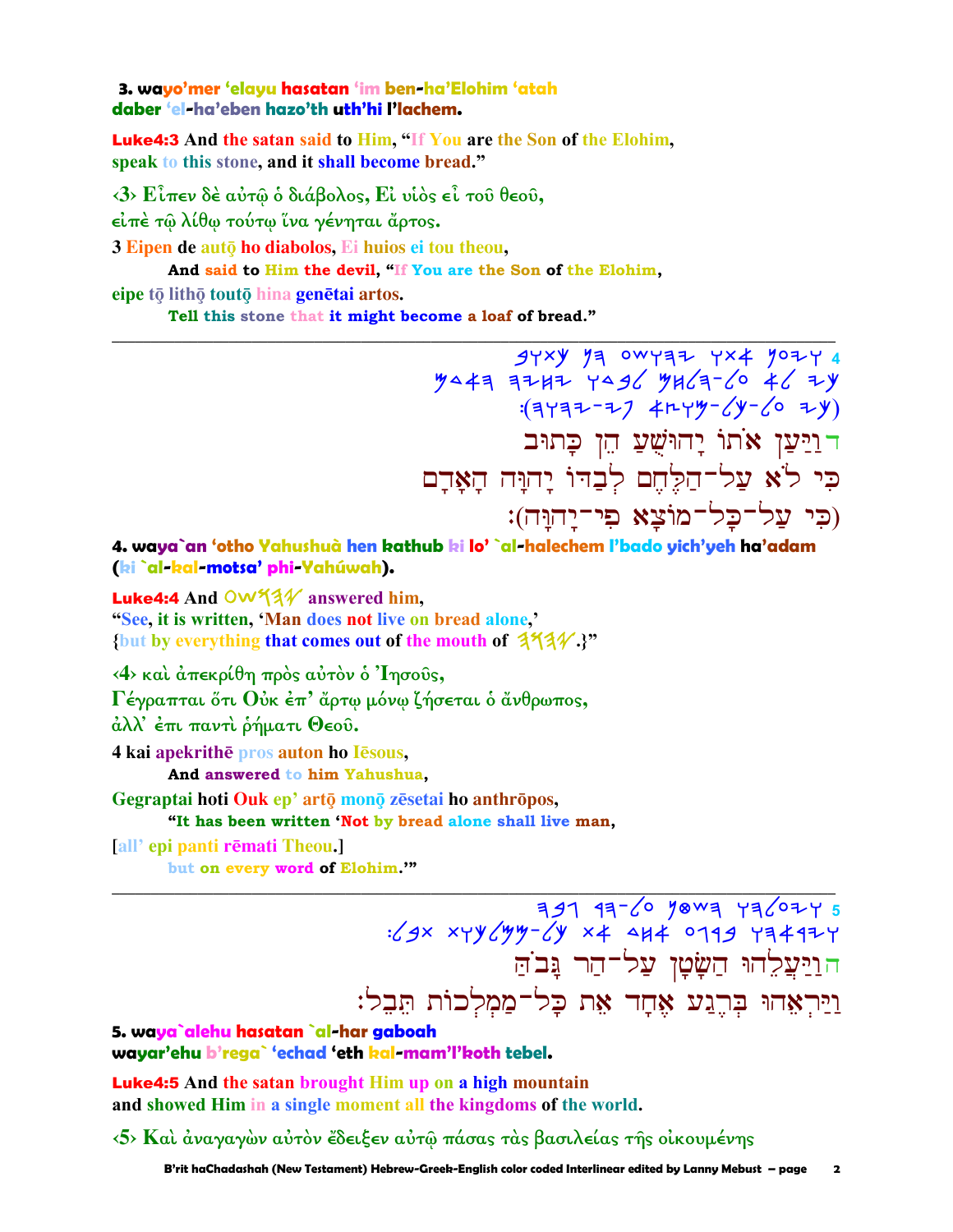έν στιγμή χρόνου

5 Kai anagagōn auton edeixen autō pasas tas basileias tēs oikoumenēs

And having led up Him he showed to Him all the kingdoms of the world

en stigme chronou

in a moment of time:

 $x4=9$  a/wyya-/y-x4 yx4 y/ yowa yz/4 944246 :12/14 4W46 32xxyy 2429 347yy-2y yaygy-x4y וניאמר אליו השָטָן לִדְ אָתֵן אַת־כַל־הַמֵּמִשָּׁלַה הַזֹּאת וְאֵת־כִּבוֹדֵן כִּי־נִמְסְרָה בְיָדִי וּנְתַתִּיהַ לַאֲשֶׁר אֶחְפָּץִ:

6. wayo'mer 'elayu hasatan l'ak 'eten 'eth-kal-hamem'shalah hazo'th w'eth-k'bodan ki-nim's'rah b'yadi un'thatiah la'asher 'ech'pats.

Luke4:6 And the satan said to Him, "I shall give to You this entire dominion and its glory-for it has been handed over to me, and I shall give it to whomever I desire."

«6» και είπεν αύτῶ ὁ διάβολος, Σοι δώσω την έξουσίαν ταύτην ἅπασαν καὶ τὴν δόξαν αὐτῶν, ὅτι ἐμοὶ παραδέδοται καὶ ὧ ἐὰν θέλω δίδωμι αὐτήν·

6 kai eipen autō ho diabolos. Soi dōsō tēn exousian tautēn hapasan kai tēn doxan autōn. and said to Him the devil, "to You I shall give authority this all and their glory, hoti emoi paradedotai kai hō ean thelō didōmi autēn;

because it has been given to me and to whomever I desire, I give it."

 $y$  /-3232  $(y3 71)$  348xwx-44 3xoy 7 זוְעַתָּה אִם־תִּשְׁתַּחֲוֶה לְפָנֵי הַכֹּל יִהְיֵה־לַּהִ:

### 7. w'`atah 'im-tish'tachaweh l'phanay hakol yih'yeh-l'ak.

Luke4:7 "Now if You bown down before me, everything shall be Yours."

<7> σύ οὖν έαν προσκυνήσης ένώπιον έμου, έσται σου πασα.

7 sy oun ean proskyneses enopion emou, estai sou pasa.

"You therefore if bow down in worship before me, shall be Yours everything."

 $37xy$  (2) yowa 214 177)  $72/4$  17427 0WYAZ 10278 :4 90X YA9( YX4Y 3YHXWX YZZ(4 3Y3Z( חוַיַּעַן יָהוּשָׁעַ וַיֹּאמֶר אֶלַיו (סוּר מְמֶנִי הַשָּׂטָן כִּי) כָתוּב לַיַהוָּה אֱלֹהֵיךָ תִּשְׁתַּחֲוָה וְאֹתוֹ לִבְדּוֹ תַּעֲבֹד:

8. waya`an Yahushuà wayo'mer 'elayu (sur mimeni hasatan ki) kathub laYahúwah 'Eloheyak tish'tachaweh w'otho l'bado ta`abod.

**Luke4:8** OW  $4\frac{1}{4}$  answered and said to him, "{Depart from Me, the satan! For} it is written, You shall bown 373/ your El, and you shall serve Him only."

«8» και άποκριθείς αύτώ είπεν ο Ίησούς, Υπαγε όπιςω μου, Σατανα,

Γέγραπται, γάρ, προσκυνήσεις Κύριον τον θεόν σου, και αύτω μόνω λατρεύσεις.

8 kai apokritheis autō eipen ho Iesous, [Upage opisō mou, Satana] Gegraptai,

And answering Yahushua said to him, "Get behind Me, Satan! It has been written,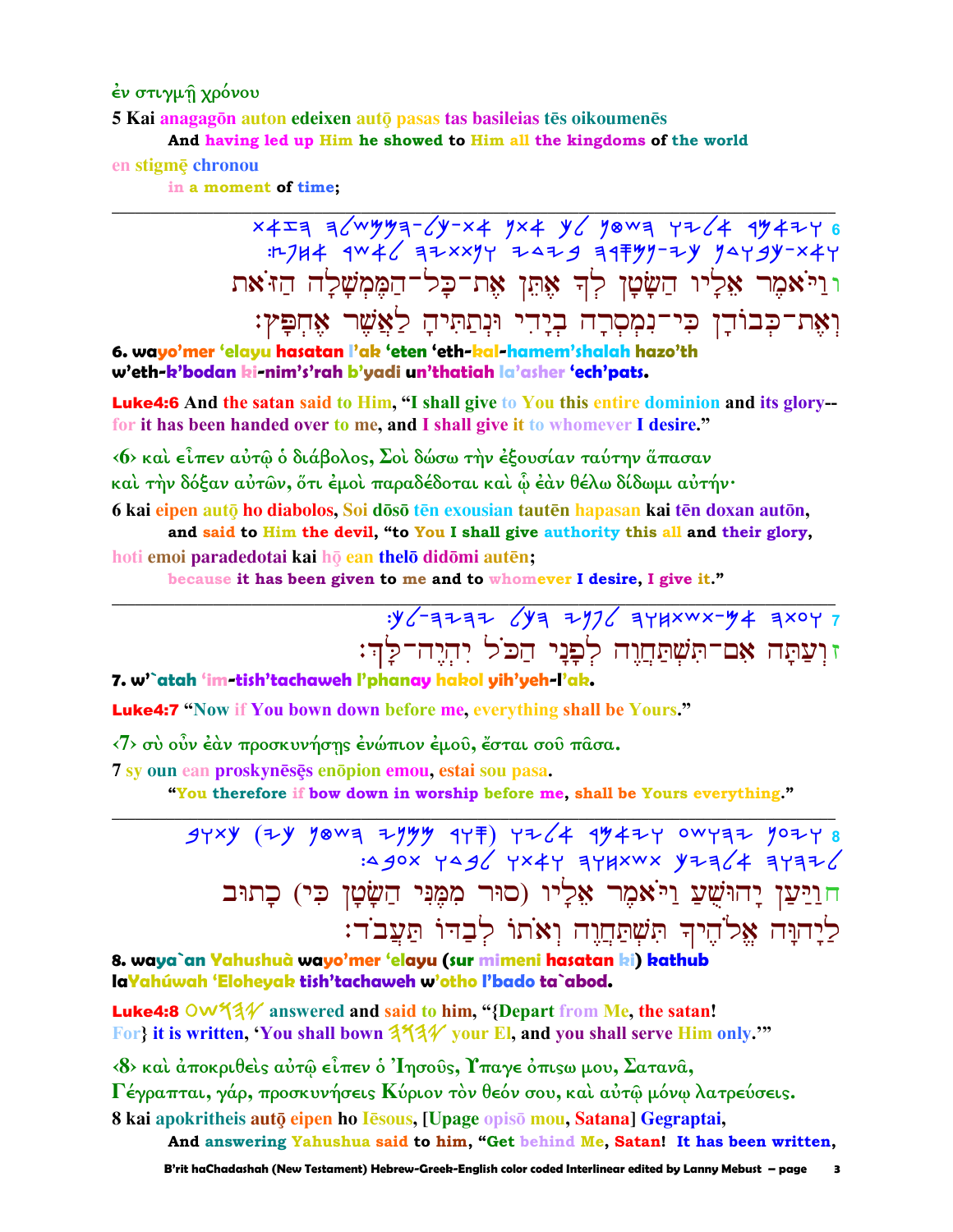[gar,] proskynēseis Kyrion ton theon sou kai autō monō latreuseis. For, you shall worship YHWH Your El, and Him only you shall serve."

> WAPY3-XZ9 77 XY7-60 Y3AZY0ZY Y6WY9Z Y34Z9ZY 9 **389 3エツ (1) 3×4 ツマヨ (キヨ-リタ ツキ ソマ (キ イツキマ**ヤ <u>טוַיִּבְיאָהוּ יִרוּשַׁלֵיִם וַיַּעֲמִידֵהוּ עַל־פִּנַּת גַּג בִּית־הַמְקִדַּשׁ</u> וַיֹּאמֶר אָלַיו אָם בֵּוְ־הַאֵלֹהִים אַתַּה נִפֹּל מָזֶּה מַטַּה:

9. way'bi'ehu Y'rushalayim waya`amidehu `al-pinath gag beyth-haMia'dash wayo'mer 'elayu 'im ben-ha'Elohim 'atah n'phol mizeh matah.

### **Luke4:9** He brought Him to Yerushalayim

and stood Him on the corner of the roof of the house of the Temple, and said to Him, "If You are the Son of the Elohim, fall down from here."

<9> "Ηγαγεν δέ αύτον είς 'Ιερουσαλήμ και έστησεν έπι το πτερύγιον του ίερου καὶ εἶπεν αὐτῷ, Εἰ υἱὸς εἶ τοῦ θεοῦ, βάλε σεαυτὸν ἐντεῦθεν κάτω·

9 Egagen de auton eis Ierousalēm kai estēsen epi to pterygion tou hierou And he led Him to Jerusalem and set Him upon the pinnacle of the temple

kai eipen autō. Ei huios ei tou theou,

and said to Him, "If You are the Son of the Elohim,

bale seauton enteuthen katō;

throw Yourself down from here:"

:yqyw < y <- ayrz yzy + <w></w> <w></w> <w <w 10 יכִּי כָתוּב כִּי־מַלְאָּכָיו יִצַוֵּה־לַַןְד לְשָׁמְרֵךְ:

#### 10. ki kathub ki-mal'akayu y'tsaueh-l'ak l'sham'reak

**Luke4:10** For it is written, "He shall command His messengers regarding You to protect You."

<10> γέγραπται γάρ ότι Τοίς άγγέλοις αύτου έντελείται περί σου του διαφυλάξαι σε, 10 gegraptai gar hoti Tois aggelois autou enteleitai peri sou

for it has been written "to His angels He shall give orders concerning You

#### tou diaphylaxai se,

to protect You,"

:y 679 7343 77x-77 y774w2 y27y-60 2y7 11 יא וִכִי עַל־כַפַּיִם יִשָׂאוּנִךְ פֵּן־תִּגֹּף בָאֶבֶן רַגְלֶךְ:

11. w'ki `al-kapayim yisa'un'ak pen-tigoph ba'eben rag'leak.

**Luke4:11 "And, on their palms they shall bear You,** lest You shall strike Your foot against a stone."

 $\langle 11 \rangle$  και ότι Έπι χειρών άρουσίν σε, μήποτε προσκόψης προς λίθον τον πόδα σου.

11 kai hoti Epi cheirōn arousin se,

"and upon their hands they shall lift up You,

mēpote proskopsēs pros lithon ton poda sou.

lest You strike against a stone Your foot."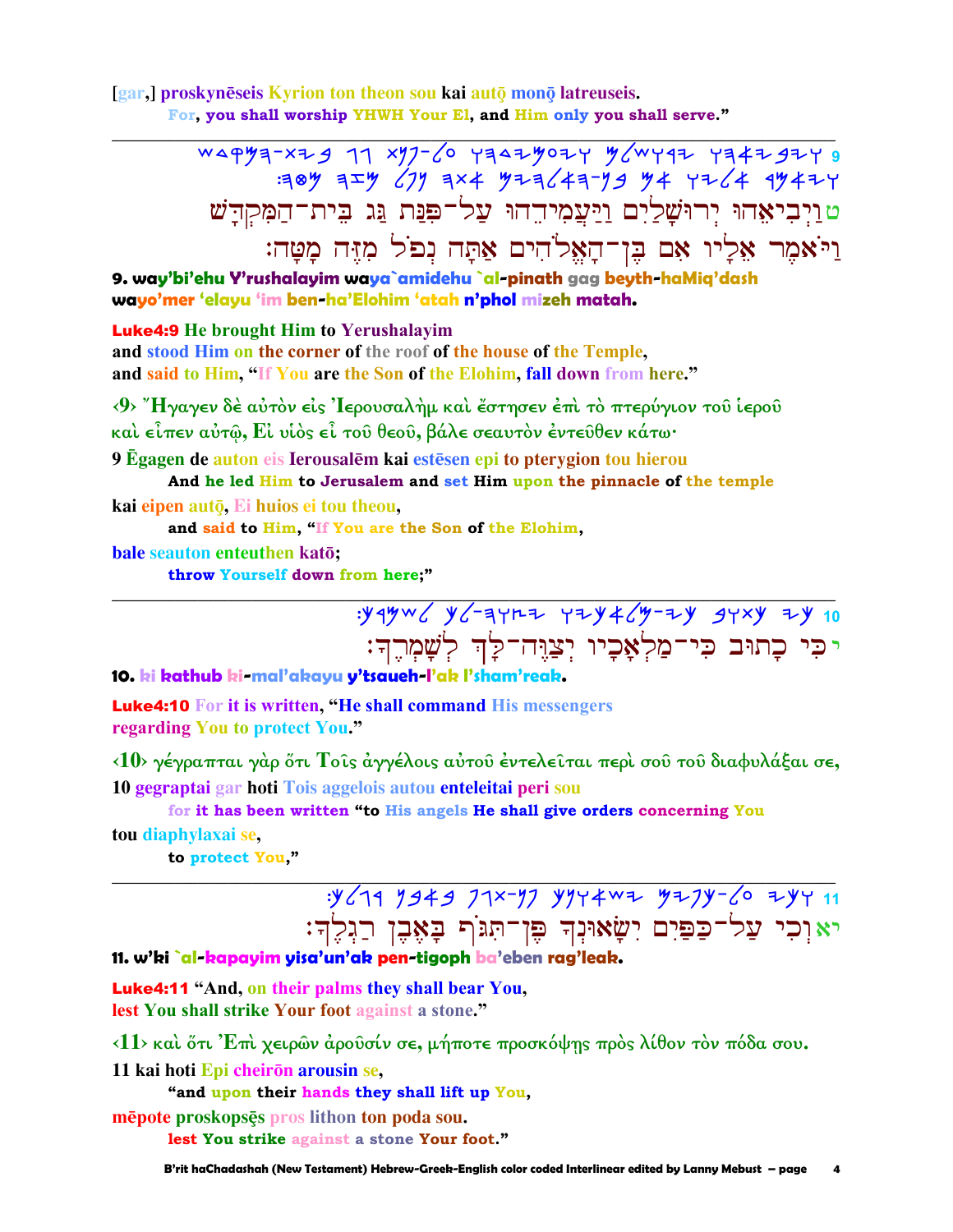1949 93 4264 49424 0WY32 9024 12  $y = \frac{1}{4}$  ayaz x4 a Fyx 4 יבּוַיַּעַן יָהוּשֻׁעַ וַיֹּאמֶר אֵלְיוֹ הֵן גֵאֵמַר לֹא תִנַסֵּה אֶת יַהוַּה אֱלֹהֵיךָ:

12. waya`an Yahushuà wayo'mer 'elayu hen ne'emar lo' th'naseh 'eth Yahúwah 'Eloheyak.

**Luke4:12** OW $44$  answered and said to him, "Indeed it is said, 'You shall not test 3731/ your El."

 $\langle 12 \rangle$  και άποκριθείς είπεν αύτω ο Ίησους ότι Είρηται,

Ούκ έκπειράσεις κύριον τον θεόν σου.

12 kai apokritheis eipen autō ho Iēsous hoti Eirētai,

An having answered said to him Yahushua "It has been said,

**Ouk ekpeiraseis kyrion ton theon sou.** 

'You shall not put to the test YHWH Your El.""

 $330 - 40$  yyyy  $797$  3 = y / yowa xy /yyy 3 יג וּכִכֲלּוֹת הַשָּׂטָן כָּל־מַסָּה וַיִּרֶף מִמֶּנּוּ עַד־עָת:

13. uk'kaloth hasatan kal-masah wayireph mimenu `ad-`eth.

**Luke4:13** When the satan had finished all his testing, he left from Him alone for the time being.

<13> Καί συντελέσας πάντα πειρασμόν ό διάβολος άπέστη άπ' αύτου άχρι καιρου.

13 Kai syntelesas panta peirasmon ho diabolos apestē

And having completed every temptation the devil went away

ap' autou achri kairou.

from Him until an opportune time.

 $62/19-64$  HY99 x9Y979 0WY972 9W7Y 14  $:4$ yya- $\sqrt{y}$ g yoyw  $4$ rzy יד וַיָּשָׁב יָהוּשֻׁעַ בִּגְבוּרַת הַרוּחַ אֵל־הַגֵּלִיל ויצא שמעו בכל־הככר:

5

14. wayashab Yahushuà big'burath haRuach 'el-haGalil wayetse' sham'`o b'kal-hakikar.

**Luke4:14 OW534** returned to the Galil in the power of the Spirit, and the news of Him went out in all of the plain.

<14> Και υπέστρεψεν ο Ίησους έν τη δυνάμει του πνεύματος είς την Γαλιλαίαν. και φήμη έξηλθεν καθ' όλης της περιχώρου περι αύτου.

14 Kai hypestrepsen ho Iesous en te dynamei tou pneumatos eis ten Galilaian.

And returned Yahushua in the power of the Spirit to Galilee.

kai phēmē exēlthen kath' holēs tēs perichōrou peri autou.

And a report went out throughout all the surrounding countryside about Him.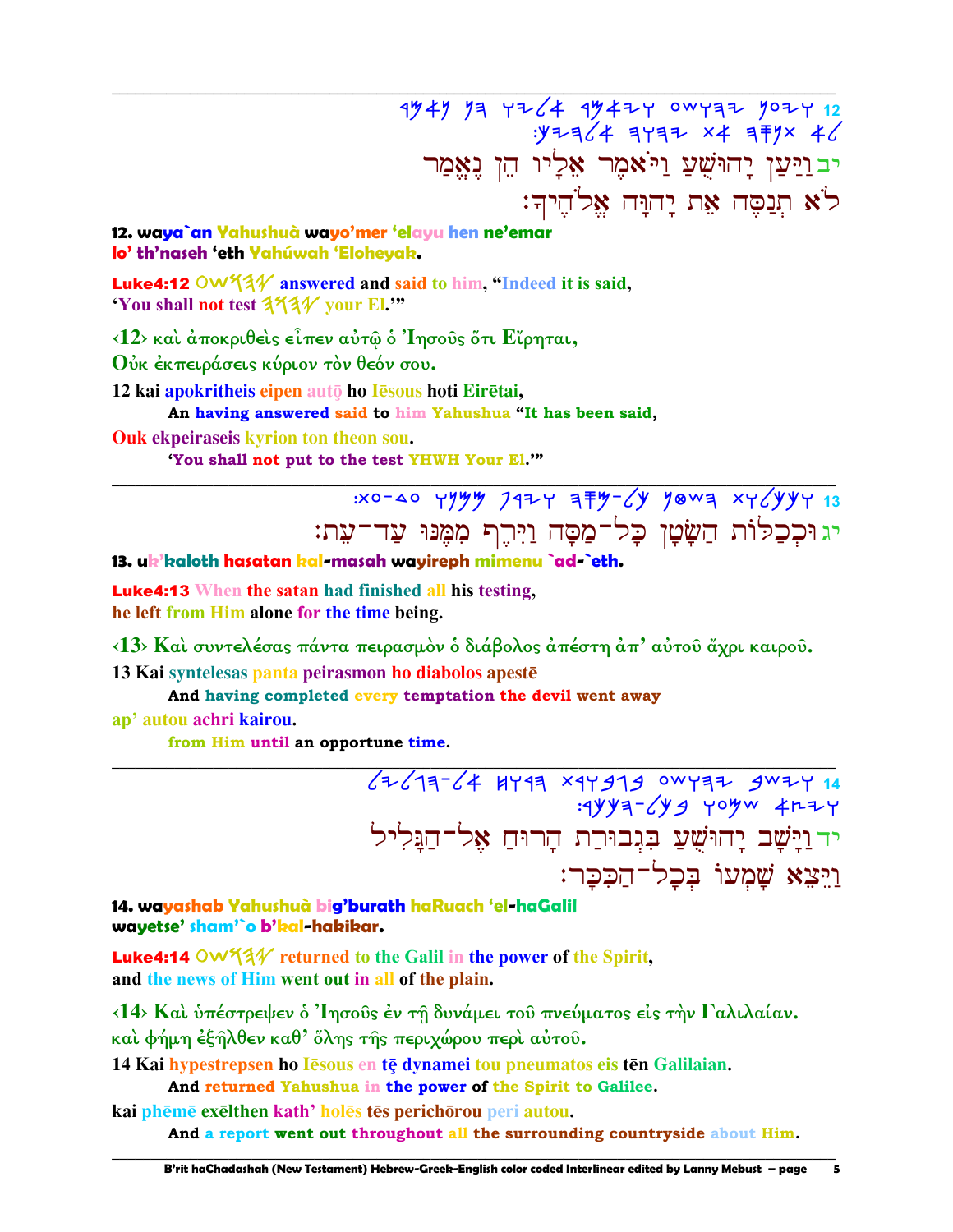: y (y  $Y = \frac{1}{2}$  /  $\frac{1}{2}$  /  $\frac{1}{2}$  /  $\frac{1}{2}$  /  $\frac{1}{2}$  /  $\frac{1}{2}$  /  $\frac{1}{2}$  /  $\frac{1}{2}$  /  $\frac{1}{2}$  /  $\frac{1}{2}$  /  $\frac{1}{2}$  /  $\frac{1}{2}$  /  $\frac{1}{2}$  /  $\frac{1}{2}$  /  $\frac{1}{2}$  /  $\frac{1}{2}$  /  $\frac{1}{2}$  /  $\frac{1}{2}$ טווהוא מִלַמֶּד בִּכְנֵסְיּוֹתֵיהֶם וַיִּהַלֵלְהוּ כִּלַּם:

### 15. w'hu' m'lamed bik'nesiotheyhem way'halaluhu kulam.

**Luke4:15** He taught in their synagogues and all of them praised Him.

<15> και αύτος έδίδασκεν έν ταις συναγωγαις αύτων δοξαζόμενος υπό πάντων.

15 kai autos edidasken en tais synagõgais autōn doxazomenos hypo pantōn.

And He was teaching in their synagogues being praised by all.

4w-641 4w 4 x 4ry-64 4 924 16  $19779$  4996 49924 x794 x29-64 x9wa 4429 487w44 467 טזויבא אל־נצרת אַשׁר גּדּל־שׁם

נֹיֵלֶךְ כְּמִשְׁפָּטוֹ בְּיוֹם הַשַּׁבָּת אֶל־בִּית הַכְּגֵסֶת וַיָּקָם לִקְרֹא בַסֵּפֶר: 16. wayabo' 'el-N'tsereth 'asher gudal-sham wayele'k k'mish'pato b'yom hashabbat 'el-beyth hak'neseth wayaqam liq'ro' basepher.

**Luke4:16** He came to Netsereth, where He grew up there, and according to His custom He went to the house of synagogue on the day of Shabbat, and stood up to read on the scroll.

<16> Και ήλθεν είς Ναζαρά, οὗ ήν τεθραμμένος, και είσηλθεν κατα το είωθος αύτώ έν τῆ ἡμέρα τῶν σαββάτων εἰς τὴν συναγωγὴν καὶ ἀνέστη ἀναγνῶναι.

16 Kai elthen eis Nazara, hou en tethrammenos,

And He came to Nazareth, where He had been brought up kai eisēlthen kata to eiōthos autō en tē hēmera tōn sabbatōn

and He entered according to His custom on the day of the Sabbath

eis tēn synagögēn kai anestē anagnonai.

into the synagogue and stood up to read.

17 Fa-x4 Hx7 + 4 + 47 3 + 40 × 47 + 46-7 × 47  $79$  gyxy-aza qw4 gypga-x4 4rgzy יז וַיִּתַּן־לוֹ סֶפֶר יִשַׁעֲיָהוּ הַנַּבִיא וַיִּפִתַּח אֶת־הַסֶּפֶר <u>ויִמְצָא אֶת־הַמַּקוֹם אֲשֶׁר הַיַח־כַתוּב בּוֹ:</u>

17. wayutan-lo sepher Y'sha`aYahu hanabi' wayiph'tach 'eth-hasepher wayim'tsa' 'eth-hamagom 'asher hayah-kathub bo.

**Luke4:17** The scroll of the prophet YeshaYahu was given to Him. And He opened the scroll and found the place where it was written on it.

<17> και έπεδόθη αύτώ βιβλίον του προφήτου 'Ησαΐου και άναπτύξας το βιβλίον εύρεν τον τόπον ού ήν γεγραμμένον, 17 kai epedothē autō biblion tou prophētou Ēsaiou

And was given to Him the book of the prophet Isaiah

kai anaptyxas to biblion heuren ton topon hou en gegrammenon,

and having unrolled the scroll He found the place where it had been written,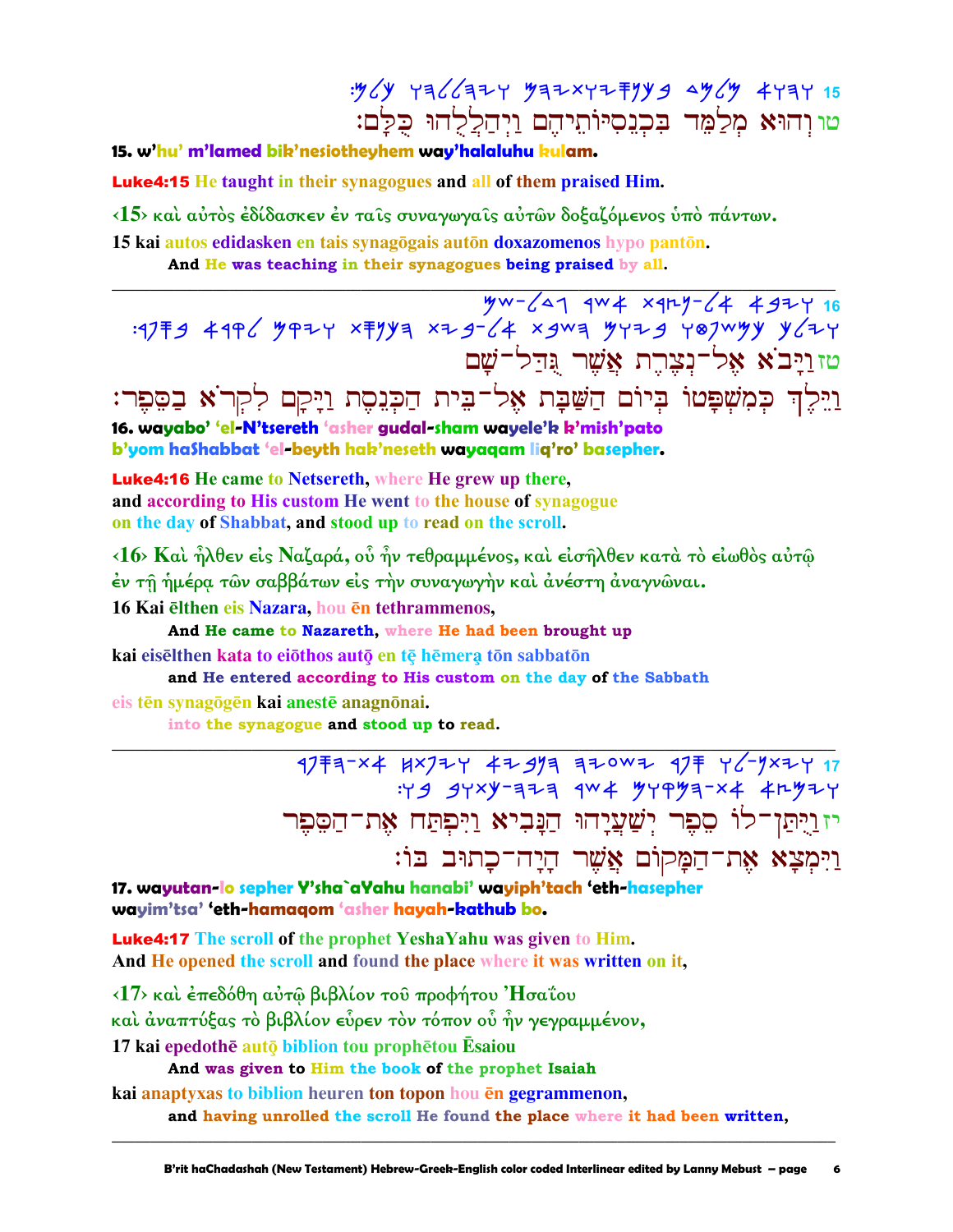: y 2 y y o 4w g L 2 x 4 y w y y o 2 2 6 3 y 3 2 4 4 7 9 18 יחרוּחַ יָהוָּה עָלִי יַעַן מָשַׁח אֹתִי לְבַשֵּׂר עֲנָוִים:

18. Ruach Yahúwah `alay ya`an mashach 'othi l'baser `anawim.

**Luke4:18** "The Spirit of  $3\frac{4}{4}$ " is upon Me in order to anoint Me to bring good news to the humble."

 $\langle 18 \rangle$  Πνεῦμα κυρίου ἐπ' ἐμὲ οὗ εἴνεκεν ἔχρισέν μεεὐαγγελίσασθαι πτωχοῖς, άπέσταλκέν με, κηρύξαι αίχμαλώτοις ἄφεσιν καὶ τυφλοῖς ἀνάβλεψιν, άποστείλαι τεθραυσμένους έν άφέσει,

18 Pneuma kyriou ep' eme hou heineken echrisen me

"the Spirit of YHWH is upon Me on account of which he anointed Me

euaggelisasthai ptōchois, apestalken me,

to preach Good News to the poor, he has sent Me

kēryxai aichmalotois aphesin kai typhlois anablepsin,

to preach to the captives release and to the blind the recovery of sight, aposteilai tethrausmenous en aphesei.

to send forth ones having been oppresed into freedom,"

1794 7746 7447 7457 7466 7474 7486 7486<br>4794 744 7446 7467 7464 1446 7446 7446 יט שְׁלָחֲנִי לַחֲבֹשׁ לְנִשְׁבְרֵי־לֵב לִקְרֹא לִשָּׁבוּיִם הִרוֹר וּלְעִוְרִים פִּקַח־קוֹחַ לְשַׁלַּח רִצוּצִים חָפִשִּׁים לִקְרֹא שָׁנַת־רַצוֹן לַיַהוַּה:

19. sh'lachani lachabsh l'nish'b'rey-leb lig'ro' lish'buyim d'ror ul'`iw'rim p'qach-qoach l'shalach r'tsutsim chaph'shim lig'ro' sh'nath-ratson laYahúwah.

**Luke4:19** He has sent Me to care for the brokenhearted. to proclaim freedom for the exiles, and for the blind an opening release... to send the oppressed away free ... to proclaim a year of favor for 3734."

<19> κηρύξαι ένιαυτόν κυρίου δεκτόν.

19 kēryxai eniauton kyriou dekton.

"To preach the year of YHWH's favor."

 $3^{w7}$   $7^{w7}$   $7^{w7}$   $7^{w7}$   $7^{w7}$   $7^{w7}$   $7^{w7}$   $7^{w7}$   $7^{w7}$   $7^{w7}$   $7^{w7}$   $7^{w7}$   $7^{w7}$   $7^{w7}$   $7^{w7}$   $7^{w7}$   $7^{w7}$   $7^{w7}$   $7^{w7}$   $7^{w7}$   $7^{w7}$   $7^{w7}$   $7^{w7}$   $7^{w7}$   $7^{w7}$   $7^{w7}$   $7^{w7}$   $7^{w7$ כויהי כַּאֲשֶׁר גַּלַל אֶת־הַסֶּפֶר וַיִשִׁיבָהוּ אָל־הַחַזַּן וַיֵּשֶׁב וִעִינֵי כַּל־אֱשֶׁר בִּבִית הַכִּנָסֶת נִשְׂאוֹת אֶלַיו:

20. way'hi ka'asher galal 'eth-hasepher way'shibehu 'el-hachazan wayesheb w'`eyney kal-'asher b'beyth hak'neseth n'su'oth 'elayu.

**Luke4:20** And it came to pass when He rolled up the scroll, returned it to the attendant and sat, and the eves of all who were in the synagogue were focused on Him.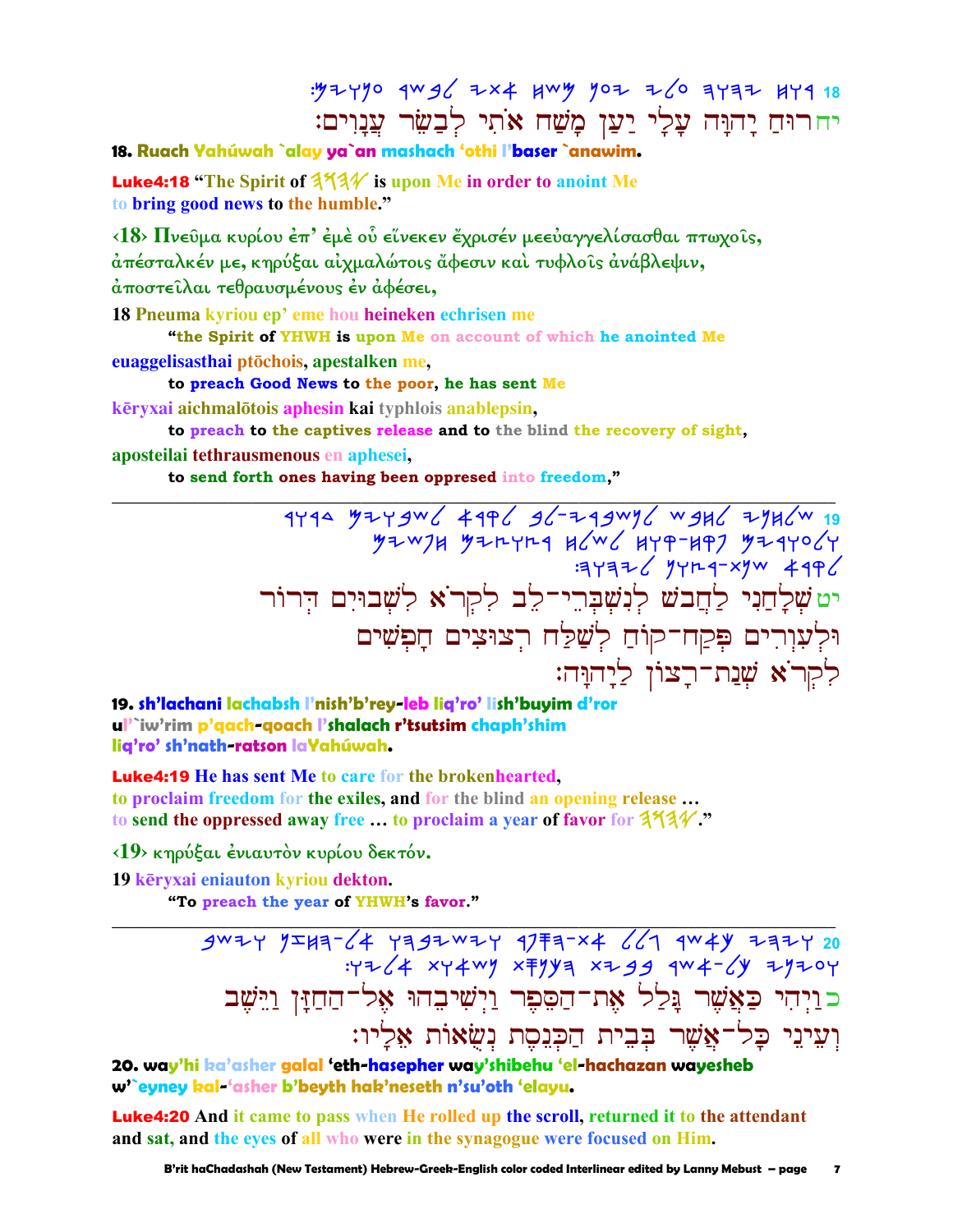<20> και πτύξας το βιβλίον άποδους τω υπηρέτη εκάθισεν· καὶ πάντων οἱ ὀφθαλμοὶ ἐν τῆ συναγωγῆ ἦσαν ἀτενίζοντες αὐτῷ. 20 kai ptyxas to biblion

having rolled up the scroll

apodous tō hypēretē ekathisen;

and having given it back to the attendant He sat down.

kai pantōn hoi ophthalmoi en tē synagōgē ēsan atenizontes autō. And of all the eyes in the synagogue were focused on Him.

כאויחל ויאמר אליהם היום נתמלא הכתוב הזה באזניכם:

21. wayachel wayo'mer 'aleyhem hayom nith'male' haKathub hazeh b'az'neykem.

**Luke4:21** He began saying to them, "Today this Scripture is fulfilled in your hearing."

 $\langle 21 \rangle$  ήρξατο δέ λέγειν πρός αύτους

ότι Σήμερον πεπλήρωται ή γραφή αύτη έν τοις ώσιν ύμων.

21 erxato de legein pros autous

And He began to speak to them

hoti Sēmeron peplērōtai hē graphē hautē en tois ōsin hymōn.

today has been fulfilled this Scripture in your ears.

 $Y377/7$   $Y22$ <br> $Y377/7$   $Y4777$   $Y59/7$   $Y59/7$   $Y59/7$   $Y59/7$   $Y22$ כבוְכֻלָּם הֱעִידֻהוּ וְתָמְהוּ עֲל־הִבְרֵי הֵן הַיֹּצְאָים מִפִּיהוּ וַיֹּאמִרוּ הֲלֹא־זֶה הוּא בֵּן־יוֹסֵף:

22. w'kulam he`iduhu w'tham'hu `al-dib'rey chen hayots'im mipihu wayo'm'ru halo'-zeh hu' ben-Yoseph.

**Luke4:22** All of them commended Him, and were amazed by the words of grace that were coming from His mouth. And they said, "Is he not Yoseph's son?"

 $\langle 22 \rangle$  Και πάντες έμαρτύρουν αυτώ και έθαυμαζον έπι τοις λόγοις της γάριτος τοις έκπορευομένοις έκ του στόματος αύτου και έλεγον, Ούχι υιός έστιν Ίωσηφ ούτος: 22 Kai pantes emartyroun autō kai ethaumazon

And everyone was speaking well of Him and they were amazed epi tois logois tēs charitos tois ekporeuomenois ek tou stomatos autou

at the words gracious coming out from His mouth

kai elegon, Ouchi huios estin Iōsēph houtos?

and they were saying, "Not the son is of Joseph this One?"

 $479$   $773$   $6$   $W$   $93-x4$   $76$   $79$   $48x$   $93$   $99764$   $4947$   $23$  $747 - 1799$  awoyw yyoyw  $4w + 2y + 2y + 3y + 474$  $y \times 4$   $y \times 4$   $y \times 4$   $y \times 4$   $y \times 4$   $y \times 4$   $y \times 4$   $y \times 4$   $y \times 4$   $y \times 4$   $y \times 4$   $y \times 4$   $y \times 4$   $y \times 4$   $y \times 4$   $y \times 4$   $y \times 4$   $y \times 4$   $y \times 4$   $y \times 4$   $y \times 4$   $y \times 4$   $y \times 4$   $y \times 4$   $y \times 4$   $y \times 4$   $y \times 4$   $y \times$ כגויֹאֹמֶר אֲלִיהֵם הֵן תֹּאמִרוּ לִי אֶת־הַמַּשָׁל הַזֶּה רֹפֵא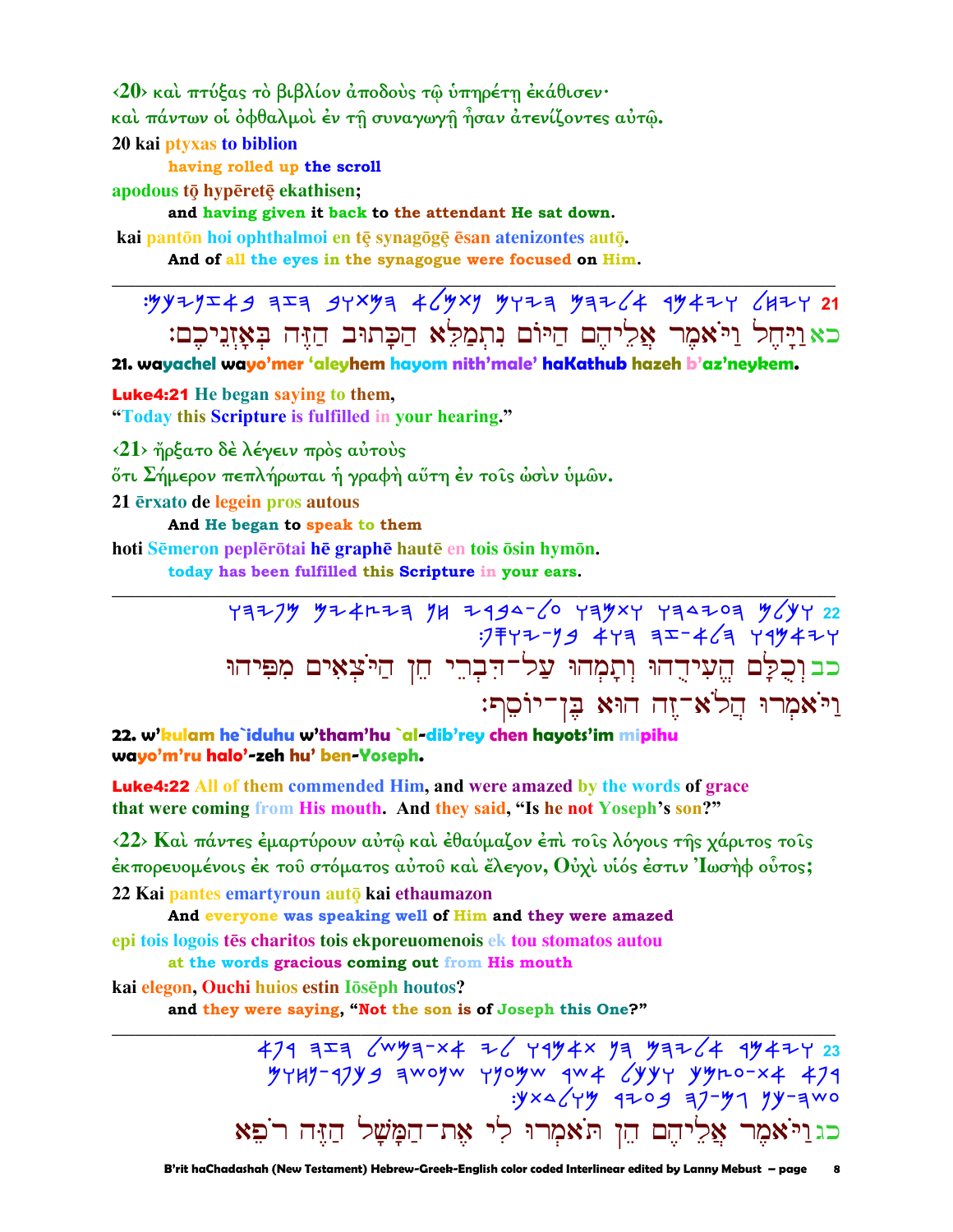# רִפָּא אֶת־עַצִמֶךְ וּכִכ<sup>ֹ</sup>ל אֲשֶׁר שָׁמַעִנוּ שֵׁנַּעֲשָׂה בִּכְפַר־נַחוּם עֲשֶׂה־כֵן נֵּם־פֹּה בְּעָיר מוֹלַדְתֵּךְ:

23. wavo'mer 'aleyhem hen to'm'ru li 'eth-hamashal hazeh rophe' r'pha' 'eth-`ats'meak uk'kol 'asher shama`'nu shena`asah biK'phar-Nachum `aseh-ken gam-poh b'`ir molad'teak.

**Luke4:23** He said to them, "Look, you say this proverb to Me: 'Healer, heal yourself! Whatever we have heard you have done at Kaphar Nachum, do also here in your native town."

<23> και είπεν προς αύτούς, Πάντως έρειτέ μοι την παραβολήν ταύτην·

Ίατρέ, θεράπευσον σεαυτόν· ὄσα ήκούσαμεν γενόμενα

είς την Καφαρναούμ ποίησον και ώδε έν τη πατρίδι σου.

23 kai eipen pros autous, Pantōs ereite moi tēn parabolēn tautēn;

And he said to them, "No doubt you shall speak to Me this parable:

Iatre, therapeuson seauton; hosa ekousamen genomena

'Physician, heal yourself. Everything which we heard having happened

eis tēn Kapharnaoum poieson kai hōde en tē patridi sou. in Capernaum do also here in your hometown."

: YXA (Y + 1449 2YL4 4299-924 4y) 244 494 994 4942Y 24 כדוַיֹּאמַר אָמֶן אֹמֶר אֲנִי לָכֶם אֵין־נָבִיא רָצוּי בִּאָרֵץ מוֹלַדִתּוֹ:

24. wayo'mar 'Amen 'omer 'ani lakem 'eyn-nabi' ratsuy b'erets molad'to.

**Luke4:24** And He said, "Truly I say to you, 'A prophet is not welcome in his native land."

<24> είπεν δέ, Άμην λέγω ύμιν ότι ούδεις προφήτης δεκτός έστιν

έν τη πατρίδι αύτου.

24 eipen de, Amen lego hymin hoti oudeis prophetes dektos estin en te patridi autou. But He said, "Truly I say to you that 'No prophet is welcome in his hometown."

> 2929 (44WZ9 YZA XY99 XYYY(4 YY) AZ74 XY4Y 25  $y = y + 2y$ כהוֶאֱמֶת אַגִּיד לָכֶם אַלְמָנוֹת רַבּוֹת הַיוּ בִיִשׂראל בימי אליהו בחעצר חשמים שלש שנים וששה חדשים וַיִּהִי רָעָב גָּדוֹל בִּכְל־הָאָרֵץ:

25. we'emeth 'agid lakem 'al'manoth rabboth hayu b'Yis'ra'El bimey 'EliYahu b'he`atser hashamayim shalos shanim w'shishah chadashim way'hi ra`ab gadol b'kal-ha'arets.

**Luke4:25** "But I tell you in truth: There were many widows in Yisra'El in the days of EliYahu, when the heavens was restrained for three years and six months and there was a great famine over all the land."

<25> έπ' άληθείας δε λέγω ύμιν, πολλαί χήραι ήσαν έν ταις ήμέραις Ήλίου ἐν τῶ Ἰσραήλ, ὅτε ἐκλείσθη ὁ οὐρανὸς ἐπὶ ἔτη τρία

B'rit haChadashah (New Testament) Hebrew-Greek-English color coded Interlinear edited by Lanny Mebust - page  $\mathbf{9}$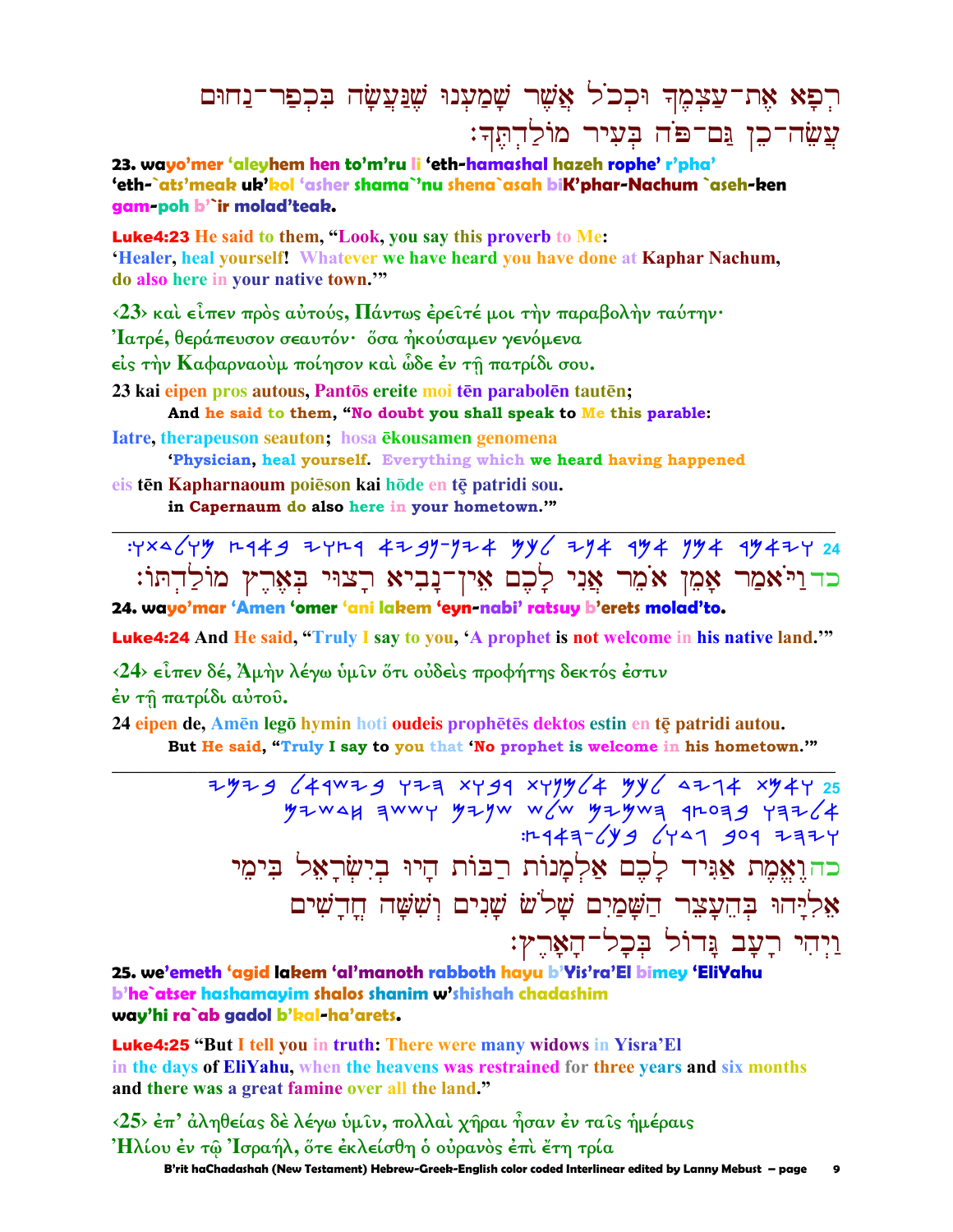καὶ μῆνας ἔξ, ὡς ἐγένετο λιμὸς μέγας ἐπὶ πᾶσαν τὴν γῆν,

25 ep' alētheias de legō hymin, pollai chērai ēsan en tais hēmerais Ēliou en tō Israēl,

"In truth and I tell you, many widows were in the days of Elijah in Israel,

hote ekleisthe ho ouranos epi ete tria kai menas hex,

when was shut up the heavens for three years and six months,

hōs egeneto limos megas epi pasan tēn gēn,

when occurred a great famine over all the land."

 $72974$  3x79h 3x64r 3yay xk4-64 k6wy-46 73264y כוןְאֵלְיָהוּ לֹא־נִשְׁלַח אֶל־אַחַת מֵהֵנָּה זוּלַתִי צַרִפַתַּה אֲשֶׁר לִצִידוֹן אָל־אָשֵׁה אַלְמַנַה:

### 26. w'EliYahu lo'-nish'lach 'el-'achath mehenah zulathi Tsar'phathah 'asher l'Tsidon 'el-'ishah 'al'manah.

**Luke4:26 "But EliYahu was not sent to any of them,** except to Tsarephath, which is in Tsidon, to a widowed woman."

<26> και πρός ούδεμίαν αύτων επέμφθη Ήλίας εί μή είς Σάρεπτα της Σιδωνίας πρός γυναίκα χήραν. 26 kai pros oudemian autōn epemphthē Ēlias

"and to not one of them was sent Elijah

ei mē eis Sarepta tēs Sidōnias pros gynaika chēran.

except to Zarephath of Sidon to a woman, a widow."

4297 0WZ (4 2429 (44WZ9 423 4294 4204LYY 27  $1.7$   $444$  3  $140$   $4 \times 12$   $44$   $444$   $430$   $4/4$ כז וּמְצֹרְעִים רַבִּים הָיוּ בְיִשְׂרָאֵל בִּימֵי אֱלִישָׁע הַנָּבִיא וְלֹא טֹהַר אֶחָד מֶהֶם זוּלַתִי נַעֲמָן הָאֲרַמִּי:

27. um'tsora`im rabbim havu b'Yis'ra'El bimey 'Elisha` hanabi' w'lo' tohar 'echad mehem zulathi Na`aman ha'Arammi.

**Luke4:27** "There were many lepers in Yisra'El in the time of Elisha the prophet; but not one of them was purified, except for Naaman the Arammi."

<27> και πολλοί λεπροί ήσαν έν τω Ίσραήλ έπι Έλισαίου του προφήτου, και ούδεις αύτων έκαθαρίσθη εί μή Ναιμάν ο Σύρος.

27 kai polloi leproi ēsan en tō Israēl epi Elisaiou tou prophētou,

"And many lepers were in Israel during the time of Elisha the prophet,

kai oudeis autōn ekatharisthē ei mē Naiman ho Syros.

and not one of them was cleansed except Naaman the Syrian."

 $76/47$   $y+19$   $47-x$   $y$   $o$   $y$   $w$   $y$   $x+y$   $y$   $x+19$   $y$   $4$   $y$   $y$   $y$   $z$  $:394$   $74$ /927 כחוכל אֲשֶׁר בְּבִית הַכִּנִסֶת כִּשָּׁמְעַם אֶת־הַדְּבַרִים הַאֵּלַּה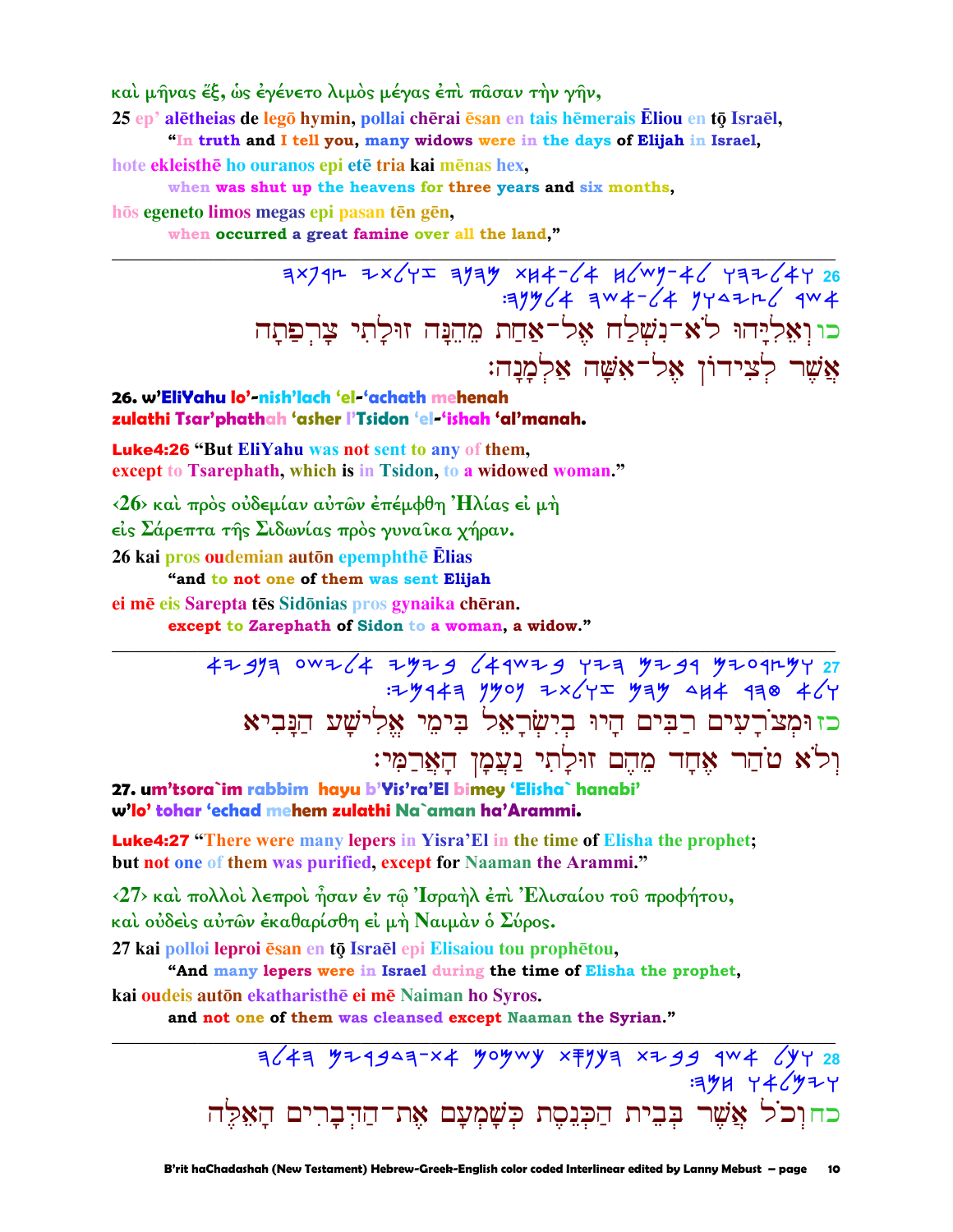וימלאוּ חמה:

### 28. w'kol 'asher b'beyth hak'neseth k'sham'`am 'eth-had'barim ha'eleh wayimal'u chemah.

**Luke4:28** When everyone who was in the house of synagogue heard these words they were filled with anger.

<28> και έπλήσθησαν πάντες θυμού έν τη συναγωγη άκούοντες ταύτα 28 kai eplēsthēsan pantes thymou en tē synagōgē akouontes tauta And all were filled with anger in the synagogue, hearing these things

 $91-40$   $194797$   $170$   $1749 4$   $10474$   $19747$   $199797$ :384 YYZ (W3 YO4 YZ (0 4470 3XY SY 4W 433 כטוַיָקוּמוּ וַיַּהִיחוּ אוֹתוֹ אֶל־מִחוּץ לָעִיר וַיִבִיאֲהוּ עַד־גַּב הָהָר אֲשֵׁר נִבְנִתָה עִירָם עָלָיו לִמַעַן הַשִּׁלִיכוֹ מָטָה:

29. wayaqumu wayadichu 'otho 'el-michuts la`ir way'bi'uhu `ad-gab hahar 'asher nib'n'thah `iram `alayu l'ma`an hash'liko matah.

**Luke4:29** They rose up and pushed Him outside the city. And they brought Him to the brow of the mountain upon which their city was built in order to throw Him down.

 $\langle 29 \rangle$  και άναστάντες έξέβαλον αύτον έξω της πόλεως και ήγαγον αύτον έως όφρύος του όρους έφ' ού ή πόλις ώκοδόμητο αύτων ώστε κατακρημνίσαι αύτόν·

29 kai anastantes exebalon auton exo tēs poleos

and having arisen they drove out Him outside the city

kai egagon auton heos ophruos tou orous

and they led Him up to the top of the hill

eph' hou hē polis ökodomēto autōn hōste katakrēmnisai auton;

upon which the city of them had been built in order to thrown down Him.

: 4446 y 2 4 30 4 4 4 30 לאַדְ־הוּא עָבַר בְּתוֹכָם וַיֵּלֶדְ לְדַרִכּוֹ:

30. 'a'k-hu' `abar b'thokam wayele'k l'dar'ko.

**Luke4:30** But He passed through in their midst and went on His way.

<30> αύτος δέ διελθών διά μέσου αύτων έπορεύετο.

30 autos de dielthōn dia mesou autōn eporeueto.

But He, having gone through the midst of them, was walking away.

# :xyxgwg yay (2 4 4 3 920 yyuy-97y- 4 4924 31 לאוייר אל־כִפַר־נַחוּם עִיר הַגַּלִיל וַיִלַמְּהֵם בַּשֵּׁבַתוֹת:

## 31. wayered 'el-K'phar-nachum `ir haGalil way'lam'dem baShabbatoth.

**Luke4:31** He came down to Kaphar Nachum, a town of the Galil, and He taught them on the Shabbats.

31> Καὶ κατῆλθεν εἰς Καφαρναοὺμ πόλιν τῆς Γαλιλαίας.

καὶ ἦν διδάσκων αὐτοὺς ἐν τοῖς σάββασιν·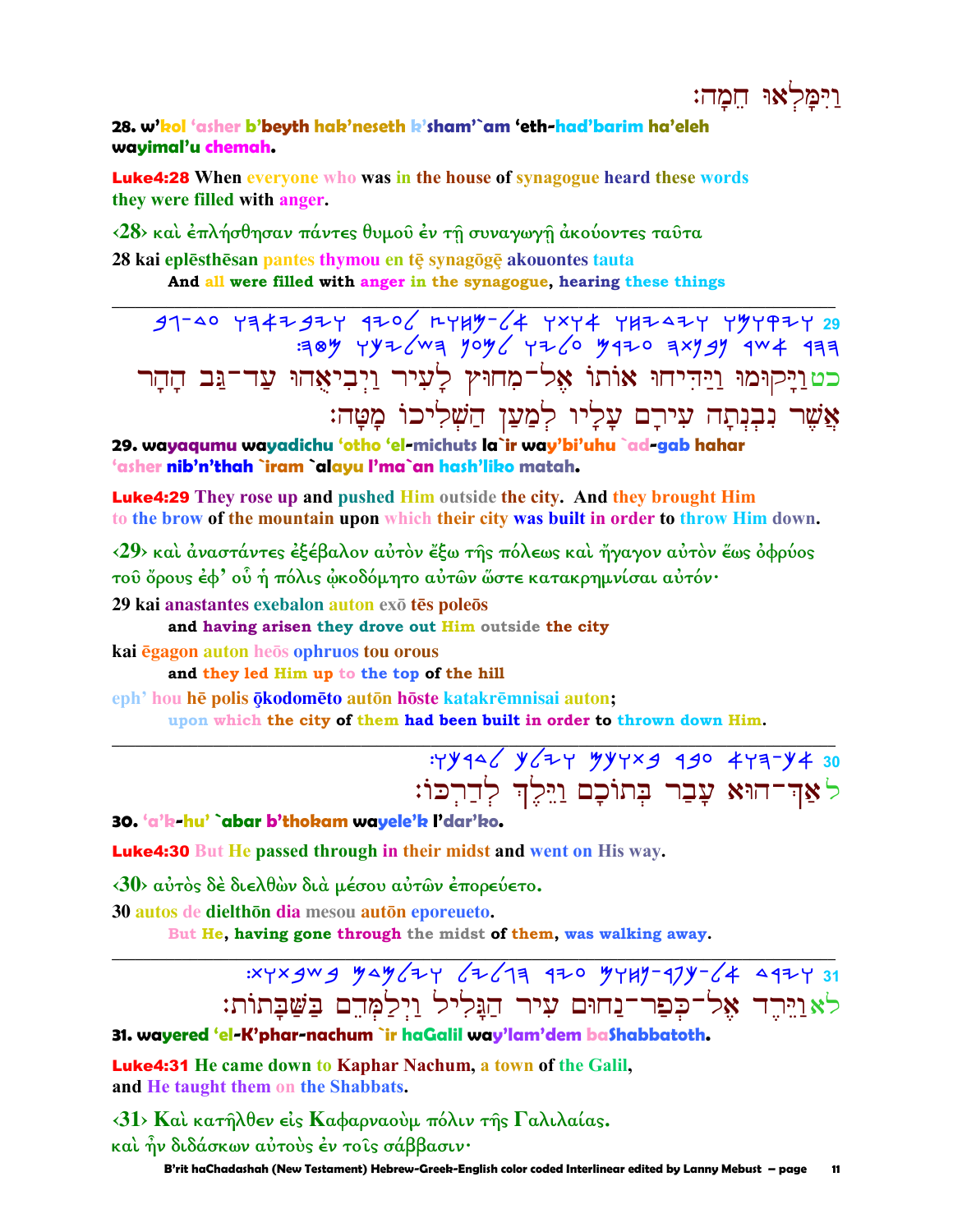### 31 Kai katēlthen eis Kapharnaoum polin tēs Galilaias. And He went down to Capernaum, a city of Galilee.

kai ēn didaskon autous en tois sabbasin:

And He was teaching them on the Sabbaths.

# : 1994 JYQ (W 994 ZY YX9YX- 6 YYYYXWZY 32 לבוַיִּשְׁתוֹמֲמוּ עֲל־תוֹרָתוֹ כִי הִבָר שָׁלְטוֹן הִבָרוֹ:

### 32. wayish'tomamu `al-toratho ki d'bar shil'ton d'baro.

**Luke4:32** They were astonished at His teaching, for His word was a word of authority.

 $\langle 32 \rangle$  και έξεπλήσσοντο έπι τη διδαχη αύτου, ότι έν έξουσία ήν ο λόγος αύτου.

32 kai exeplēssonto epi tē didachē autou,

### And they were amazed at His teaching,

hoti en exousia en ho logos autou.

because with authority was His word.

490 AW 144 Y94 WZ4 774 X7994 XZ994 לגוּבְבִית הַכְּנֵסֵת הַיַּה אָישׁ וּבוֹ רוּחַ שָׁר טַמֵא וַיִּזְעַק בִּקוֹל גֵּדוֹל לֵאמֹר:

33. ub'beyth hak'neseth hayah 'ish ubo ruach shed tame' wayiz'`aq b'qol gadol le'mor.

**Luke4:33** In the house of synagogue there was a man who had in him a spirit of an impure demon. And he cried out with a loud voice, saying,

 $\langle 33 \rangle$  και έν τη συναγωγη ήν άνθρωπος έχων πνευμα δαιμονίου ακαθάρτου και ανέκραξεν φωνή μεγάλη,

33 kai en tē synagōgē ēn anthrōpos echōn pneuma daimoniou akathartou

And in the synagogue there was a man having a spirit of an unclean demon

kai anekraxen phōnē megalē,

and he cried out with a loud voice.

 $7474$  owyaz y (y y)  $-7$  ay and so : y z = < k = w y a + x + x y y z x 0 a + y y a + 3 x + 3 - z y לר אֲהָה מַה־לַנוּ וַלַ<sup>וְ</sup>ד יַהוּשָׁעַ הַנַּצִרִי כִּי־בָאתָ לְהַאֲבִידֵנוּ יְדַעְתִּיךָ מִי אַתָּה קְדוֹשׁ הָאֱלֹהִים:

34. 'ahah mah-lanu wal'ak Yahushuà haNats'ri ki-ba'tah l'ha'abidenu y'da`'tiak mi 'atah g'dosh ha'Elohim.

**Luke4:34 "Alas!** What do we have with you,  $\text{OW44}$  the Natsri? Have You come to destroy us? I know who You are: the Holy One of the Elohim!"

 $\langle 34 \rangle$  "Ea, τί ήμιν καί σοί, Ίησου Ναζαρηνέ; ήλθες άπολέσαι ήμας; οἶδά σε τίς εἶ, ὁ ἅγιος τοῦ θεοῦ.

34 Ea, ti hēmin kai soi, Iēsou Nazarēne?

"Ah, what is this to us and to You, Yahushua of Nazareth?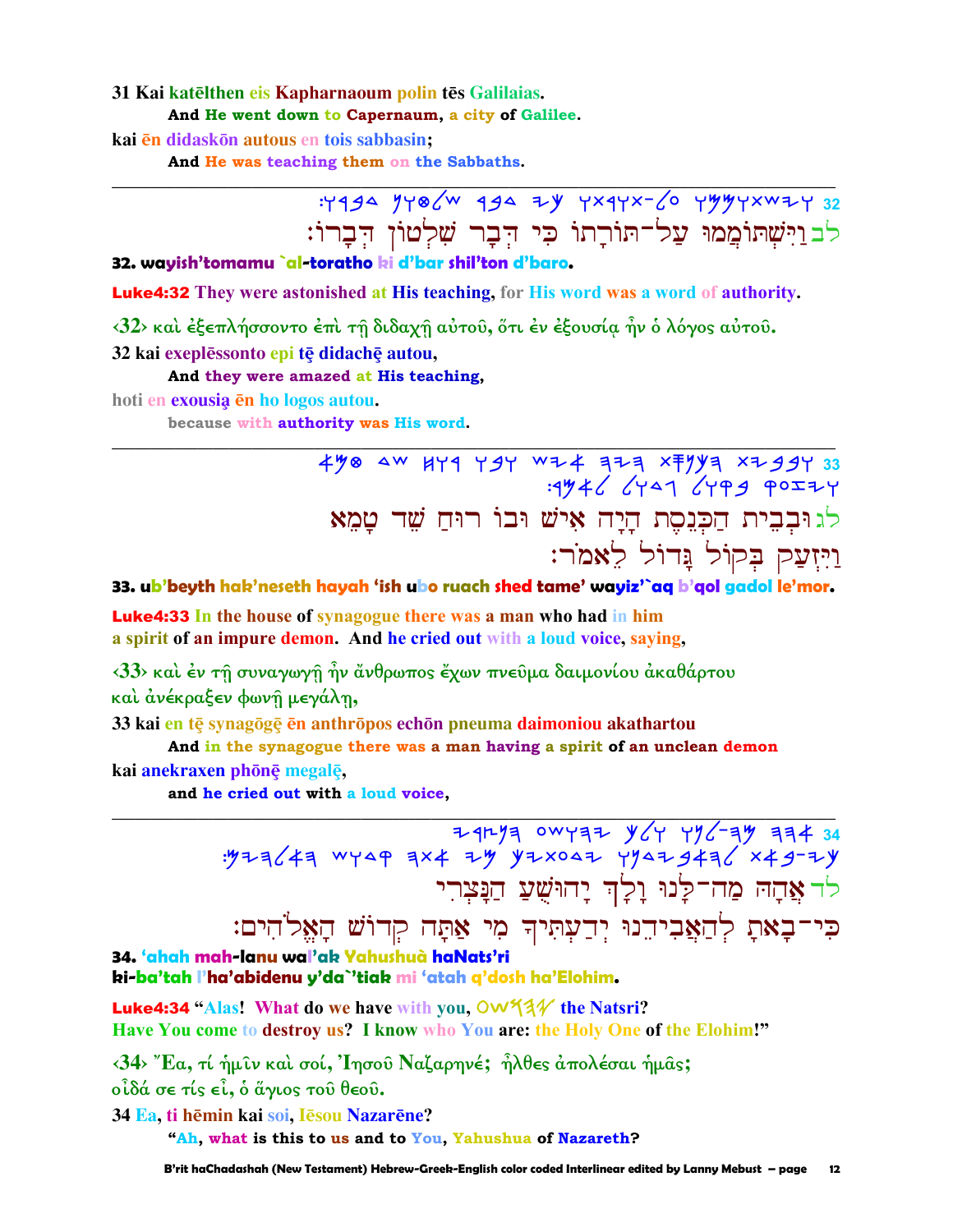#### elthes apolesai hemas? Did you come to destroy us?

oida se tis ei, ho hagios tou theou.

I know who You are, the Holy One of the Elohim."

 $7779$  + 2 + 4 + 494 + 494 + 494 + 494 + 494 + 494 + 494 + 494 + 494 + 494 + 494 + 494 + 494 + 494 + 494 + 494 + 494 + 494 + 494 + 494 + 494 + 494 + 494 + 494 + 494 + 494 + 494 + 494 + 494 + 494 + 494 + 494 + 494 + 494 + לה<u>ויגער־בו יהושע לאמר האלם וצא ממנו</u> וַיַּפִּילֵהוּ הַשָּׁד בְּתוֹכָם וַיֵּצֵא מִמֵּנּוּ לֹא הֵרֵע לוֹ:

35. wayig'`ar-bo Yahushuà le'mor he'alem w'tse' mimenu wayapilehu hashed b'thokam wayetse' mimenu lo' hera` lo.

Luke4:35 OW 53/ reprimanded him, saying, "Be silent and come out from him!" And the demon threw him down in their midst. It came out from him without doing any harm to him.

 $\langle 35 \rangle$  και έπετίμησεν αύτω ο 'Iησους λέγων, Φιμώθητι και έξελθε άπ' αύτου. και ρίψαν αύτον το δαιμόνιον είς το μέσον εξήλθεν άπ' αύτου μηδεν βλάψαν αύτόν. 35 kai epetimēsen autō ho Iēsous legōn, Phimōthēti kai exelthe ap' autou.

And rebuked him Yahushua saying, be silent and come out from him.

kai hripsan auton to daimonion eis to meson exelthen

And having thrown down him the demon into the midst of them he came out ap' autou mēden blapsan auton.

from him without having harmed him

 $4\frac{1}{4}$  and  $3\frac{1}{4}$  and  $3\frac{1}{4}$   $4\frac{1}{4}$  and  $3\frac{1}{4}$  and  $4\frac{1}{4}$  and  $4\frac{1}{4}$  and  $4\frac{1}{4}$  and  $4\frac{1}{4}$  and  $4\frac{1}{4}$  and  $4\frac{1}{4}$  and  $4\frac{1}{4}$  and  $4\frac{1}{4}$  and  $4\frac{1}{4}$  and  $4\frac{1}{4}$  and  $: 7 + 4 + 7 = 3$ לווַתִּפֹּל אֵימָה עַל־כֻלָּם וַיִּדַבְּרוּ אִישׁ אֵל־רֵעֲהוּ לֵאמֹר מָה הַדַּבָר הַזֶּה כִּי־בִשָׁלְטָן וּבְגִבוּרָה מִצַיֵּה לְרוּחוֹת הַטְמְאָה וְהֶמַּה יֹצְאָים:

36. watipol 'eymah `al-kulam way'dab'ru 'ish 'el-re`ehu le'mor mah hadabar hazeh ki-b'shal'tan ubig'burah m'tsaueh Pruchoth hatum'ah w'hemah yots'im.

**Luke4:36** Then awe fell upon them all, and they talked with one another saying, "What is this word? that with authority and power He commands spirits of the impurity and they leave?"

 $\langle 36 \rangle$  και έγένετο θάμβος έπι πάντας και συνελάλουν προς άλλήλους λέγοντες, Τίς ο λόγος ούτος ότι έν έξουσία και δυνάμει έπιτάσσει τοις ακαθάρτοις πνεύμασιν και έξέρχονται;

36 kai egeneto thambos epi pantas kai synelaloun pros allelous legontes, And fear came upon everyone and they were talking to one another saying,

Tis ho logos houtos hoti en exousia

what is this word, for with authority

kai dynamei epitassei tois akathartois pneumasin kai exerchontai?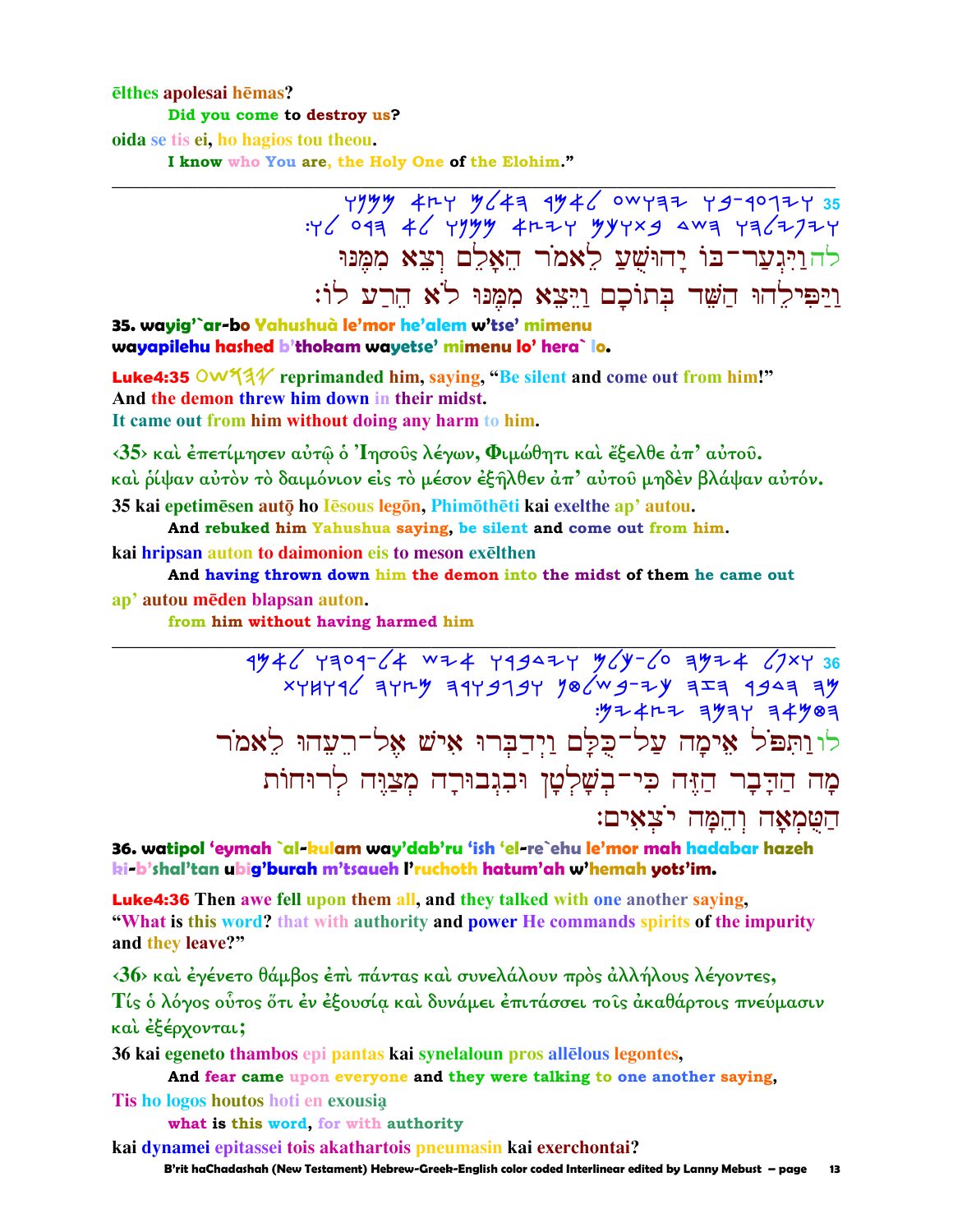: 1943 xympm-649 y643 yomwy 37 לזוְשָׁמְעוֹ הוֹלֵךְ בְּכָל־מְקֹמוֹת הַכִּכָּר:

37. w'sham'`o hole'k b'kal-m'qomoth hakikar.

**Luke4:37** The news of Him went through all the places of the plain.

 $\langle 37 \rangle$  και έξεπορεύετο ήχος περι αύτου είς πάντα τόπον της περιχώρου.

37 kai exeporeueto echos peri autou eis panta topon tes perichorou.

And a report was going out about Him into every place of the surrounding region.

 $440$  yyo yw axag 4g 2 x + yy x + yy y y + 2 38 E 209 Y9 YO172Y 309 XHAP 3XIH4 YYOYW XYXHY לחוַיָּקָם מִבִּית הַכְּנֵסֶת וַיָּב<sup>ֹ</sup>א בִּיתָה שִׁמְעוֹן

וְחֹתֵנֵת שִׁמְעוֹן אֲחָזַתָּה קַרַחַת רָעָה וַיִּפְגְּעוּ בוֹ בַּעֲדָהּ:

38. wayaaam mibeyth hak'neseth wayabo' beythah Shim'`on w'chotheneth Shim'`on 'achazatah qadachath ra`ah wayiph'g'`u bo ba`adah.

**Luke4:38** He arose from the house of synagogue,

and went to the house of Shimeon. Now Shimeon's mother-in-law was suffering from a severe fever, and they pleaded with Him for her.

 $\langle 38 \rangle$  Άναστάς δέ άπό της συναγωγής είσηλθεν είς την οικίαν Σίμωνος.

πενθερά δέ του Σίμωνος ήν συνεχομένη πυρετώ μεγάλω

και ήρώτησαν αύτον περι αύτης.

38 Anastas de apo tēs synagōgēs eisēlthen eis tēn oikian Simōnos.

And having arisen from the synagogue he entered into the house of Simon.

penthera de tou Simonos en synechomene pyreto megalo

And the mother-in-law of Simon was suffering with a high fever

kai ērōtēsan auton peri autēs.

and they asked Him about her behalf.

 $74$   $74$   $Y$   $X$   $A$   $A$   $B$   $A$   $C$   $B$   $A$   $C$   $C$   $B$   $A$   $X$   $B$   $C$   $C$   $D$   $A$   $X$   $C$   $D$   $C$  $\frac{1}{2}$   $\frac{1}{2}$   $\frac{1}{2}$   $\frac{1}{2}$   $\frac{1}{2}$   $\frac{1}{2}$   $\frac{1}{2}$   $\frac{1}{2}$   $\frac{1}{2}$   $\frac{1}{2}$   $\frac{1}{2}$   $\frac{1}{2}$   $\frac{1}{2}$   $\frac{1}{2}$   $\frac{1}{2}$   $\frac{1}{2}$   $\frac{1}{2}$   $\frac{1}{2}$   $\frac{1}{2}$   $\frac{1}{2}$   $\frac{1}{2}$   $\frac{1}{2}$  לט וַיִּתְיַצִּב עָלִיהָ וַיִּגְעַר בַּקַדַחַת וַתְּרֵף מִמֵּנַה <u>ותַקָם מְהֶרָה וַתְּשָׁרֶת אֹתָם:</u>

39. wayith'yatseb `aleyah wayig'`ar baqadachath watireph mimenah wataaam m'herah wat'shareth 'otham.

Luke4:39 He stood beside her and reprimanded the fever, and it faded from her. Then she immediately got up and served them.

<39> και έπιστας έπάνω αυτής επετίμησεν τω πυρετω και αφήκεν αυτήν· παραχρήμα δέ άναστασα διηκόνει αύτοις.

39 kai epistas epanō autēs epetimēsen tō pyretō kai aphēken autēn; And having stood over her. He rebuked the fever and it left her.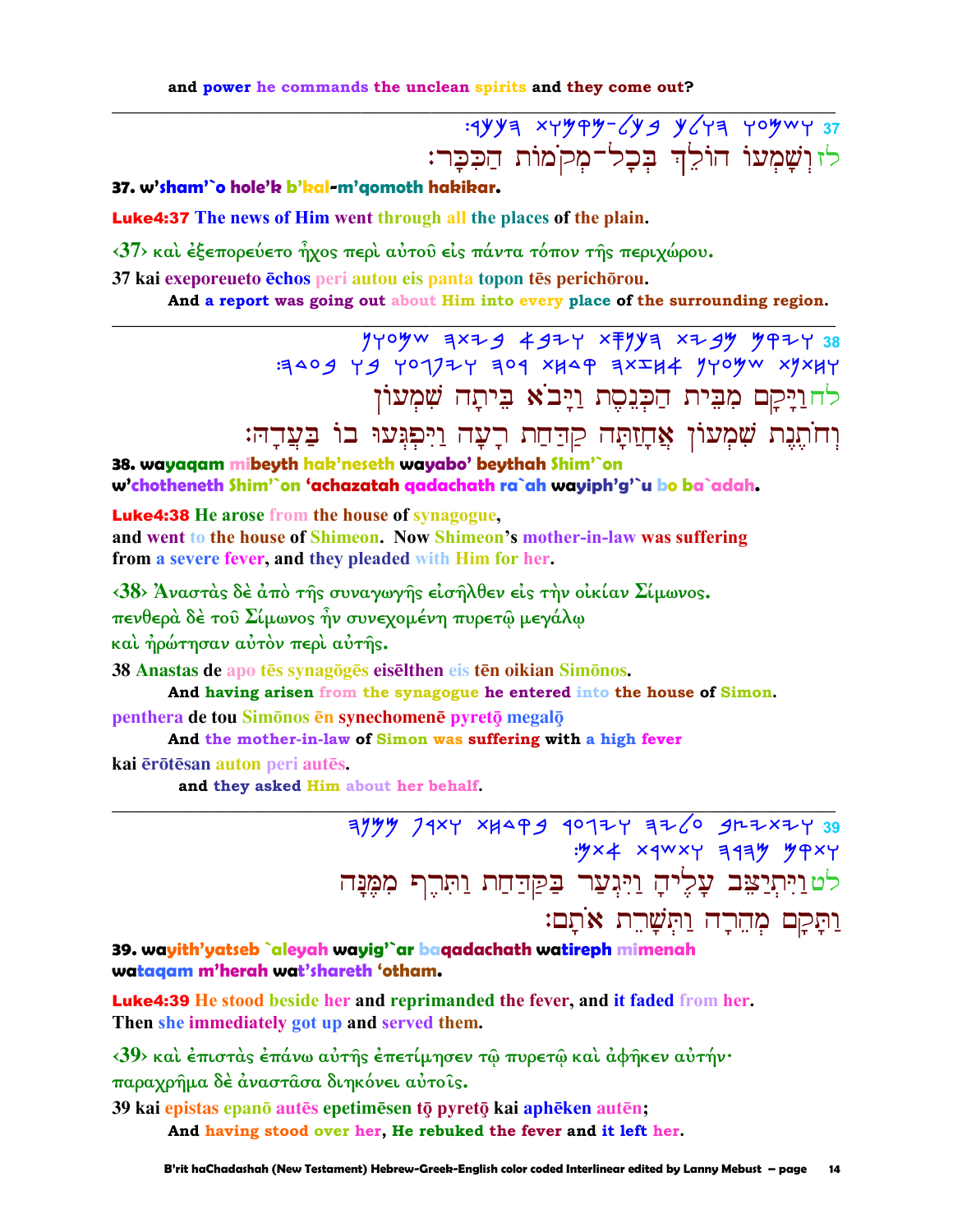parachrēma de anastasa diēkonei autois.

And at once having arisen she was serving them.

 $7764$  9747927 9297w 92264 9264 936 944 69 3237 40 : yxy 4 4792 y yay 414 - 2y - 20 y 242 - x 4 y w 2 y wywa 4 y gy מוִהָיָה כֹּל אֲשֶׁר לַהֵם חֹלִים חֲלַיִים שׁוֹנִים ויביאוּם אליו כְּבוֹא הַשָּׁמָשׁ וַיָּשָׂם אֶת־יָדִיו עַל־כַל־אָחַד מֵהֵם וַיִרַפֵּא אוֹתַם: 40. w'hayah kol 'asher lahem cholim chalayim shonim way'bi'um 'elayu k'bo' hashamesh wayasem 'eth-yadayu `al-kal-'echad mehem way'rape' 'otham.

**Luke4:40 All those who had people afflicted** with various ailments brought them to Him at the sunset.

and He placed His hands upon every one of them and healed them.

<40> Δύνοντος δέ του ήλίου άπαντες όσοι είχον άσθενουντας

νόσοις ποικίλαις ήγαγον αύτους προς αύτόν·

ό δὲ ἐνὶ ἐκάστῳ αὐτῶν τὰς χεῖρας ἐπιτιθεὶς ἐθεράπευεν αὐτούς.

40 Dynontos de tou heliou hapantes hosoi eichon asthenountas nosois poikilais

And while setting the sun, all who had ailing ones with various diseases,

**ēgagon autous pros auton;** 

they brought them to Him.

ho de heni hekastō autōn tas cheiras epititheis etherapeuen autous.

And He upon each one of them His hands laying, He was healing them.

 $7 \times 4$   $9$ 2  $4$ 9  $4$ 2  $4$   $9$   $9$   $9$   $1$   $9$   $1$   $9$   $1$   $9$   $1$   $1$   $1$   $1$   $1$   $1$   $1$   $1$   $1$  $4946$  334 464 33-40124 3244739 (42 43) 477 :HZWYA 447 4W 4 4042 ZY מאוְנֵם־שָׁדִים יָצָאוּ מִרַבִּים וְהֵם קֹרְאִים וְאֹמְרִים אַתָּה הוּא (הַמָּשִׁיהַ) בֵּן־הָאֱלֹהִים וַיִּגִעַר־בָּם וְלֹא נִתֲנָם לְדַבֵּר כִּי יַדְעוּ אֲשֶׁר הוּא הַמַּשִׁיחַ:

41. w'gam-shedim yats'u merabbim w'hem gor'im w'om'rim 'atah hu' (haMashiyach) ben-ha'Elohim wayig'`ar-bam w'lo' n'thanam l'daber ki yad'`u 'asher hu' haMashiyach.

**Luke4:41 Demons also came out from many, and they were calling and saying,** "You are {the Mashiyach,} the Son of the Elohim!" He reprimanded them and He did not allow them to speak, because they knew that He was the Mashiyach.

<41> έξήρχετο δέ και δαιμόνια άπο πολλών κρ[αυγ]άζοντα

και λέγοντα ὅτι Συ εί ο Χριστος ο υίος του θεου.

καὶ ἐπιτιμῶν οὐκ εἴα αὐτὰ λαλεῖν, ὅτι ἤδεισαν τὸν Χριστὸν αὐτὸν εἶναι.

41 exercheto de kai daimonia apo pollon kr[aug]azonta

And were coming out also demons from many crying out

kai legonta hoti Sy ei ho Chistos ho huios tou theou.

and saying You are [the Messiah.] the Son of the Elohim.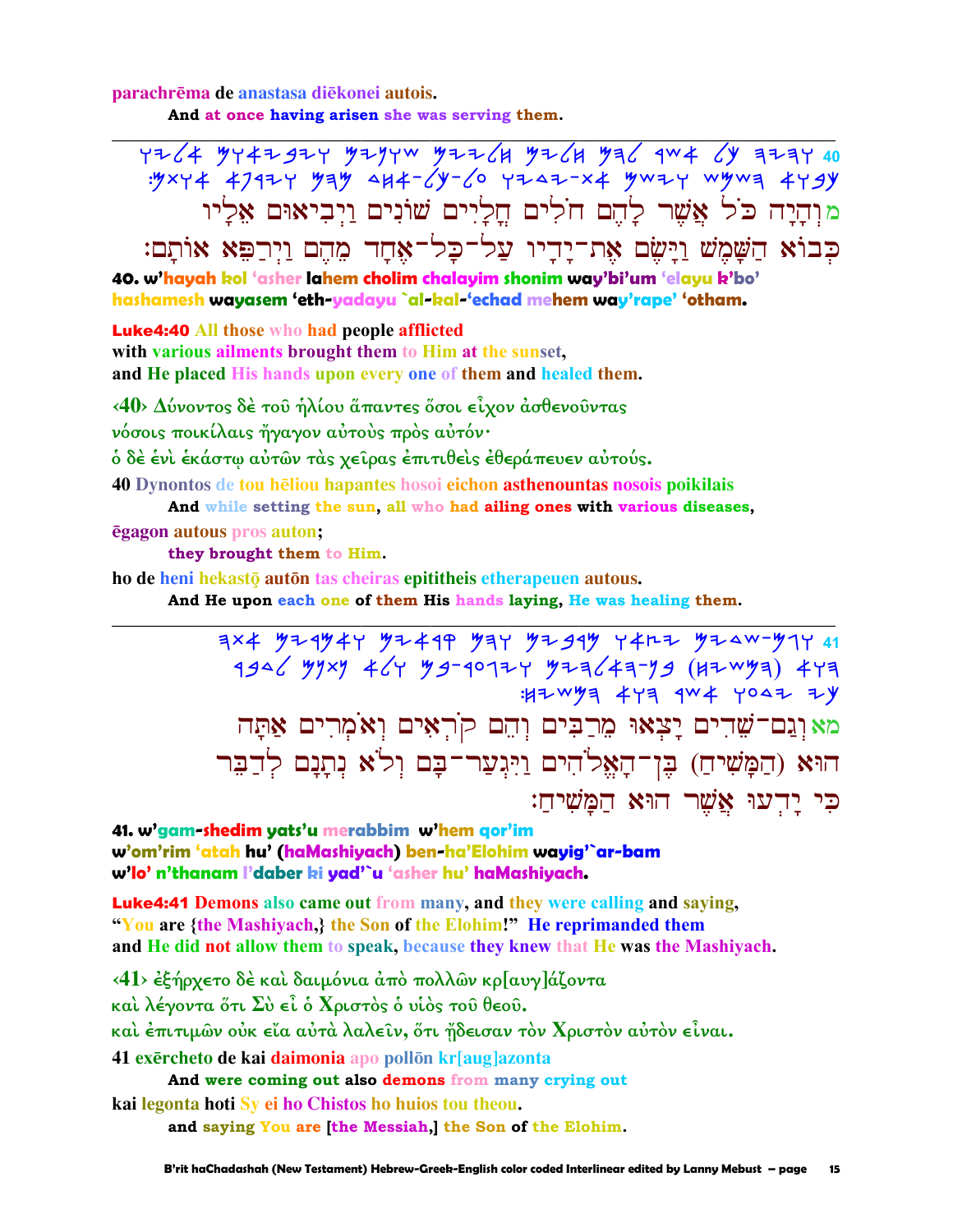kai epitimon ouk eia auta lalein,

And rebuking them, He was not allowing them to speak,

hoti edeisan ton Christon auton einai.

because they had known the Messiah Him to be.

22 74747 1934 4542 4574 4674 4674 4744 4744<br>3434 7449 9444 7444 4547 4644 74447-47 367×4 1745 454. מב וּכִאוֹר הַבֹקֵר יַצָא וַיֵּלֶדְ־לוֹ אָל־מִקוֹם שׁוֹמֶם וַהֲמוֹן הָעָם בִּקְשָׁהוּ וַיָּבֹאוּ עָדָיו וַיִּפִצְרוּ־בוֹ לִבְלְתִּי סוּר מֵהֵם: 42. uk'or haboger yatsa' wayele'k-lo 'el-m'gom shomem wahamon ha`am bia'shuhu wayabo'u `adayu wayiph'ts'ru-bo l'bil'ti sur mehem.

**Luke4:42** At about morning light, He left and went to a desolate place. And the crowd of the people sought after Him, and came up to Him, and they urged Him not to depart from them.

<42> Γενομένης δε ήμέρας εξελθών επορεύθη είς έρημον τόπον· καὶ οἱ ὄχλοι ἐπεζήτουν αὐτὸν καὶ ἦλθον ἕως αὐτοῦ καί κατείχον αύτον του μή πορεύεσθαι άπ' αύτων.

42 Genomenes de hemeras exelthon eporeuthe eis eremon topon;

And having come day, having gone forth He went out to a desolate place.

kai hoi ochloi epezētoun auton kai elthon heos autou

And the crowds were seeking Him and they came up to Him

kai kateichon auton tou mē poreuesthai ap' autōn.

and they were hindering Him so as not to allow Him to depart from them.

xyqu4a yzqo 'y qwg 26 ya ya qy4zy 43<br>= xxq xx x4z xy yza 4a xyy y xqywg-x4 מגוי אמר להם הו עלי לבשר גם־לערים האחרות אַת־בִּשׂוֹרֵת מַלְכוּת הַאֲלֹהִים כִּי לַזֹאת שַׁלַּחְתִּי:

43. wayo'mer lahem hen `alay l'baser gam-le`arim ha'acheroth 'eth-b'sorath mal'kuth ha'Elohim ki lazo'th shulach'ti.

Luke4:43 But He said to them, "Look, I have to bring the other cities also the good news of the kingdom of the Elohim; for I was sent for this."

<43> ο δέ είπεν πρός αύτους ότι Και ταις έτέραις πόλεσιν ευαγγελίσασθαί με δει την βασιλείαν του θεου, ότι έπι τουτο άπεστάλην.

43 ho de eipen pros autous hoti Kai tais heterais polesin euaggelisasthai me

But He said to them also to the other cities to preach for me

dei tēn basileian tou theou, hoti epi touto apestalēn.

it is necessary the kingdom of the Elohim, because for this purpose I was sent.

 $\frac{1}{2}$   $\sqrt{790}$  xyz = 14 + x 39 + 44 + 23 + 44 מד וַיְהִי קוֹרֵא בְּבָתֵי כְגֵסִיּוֹת שֵׁבַּגַּלִיל: